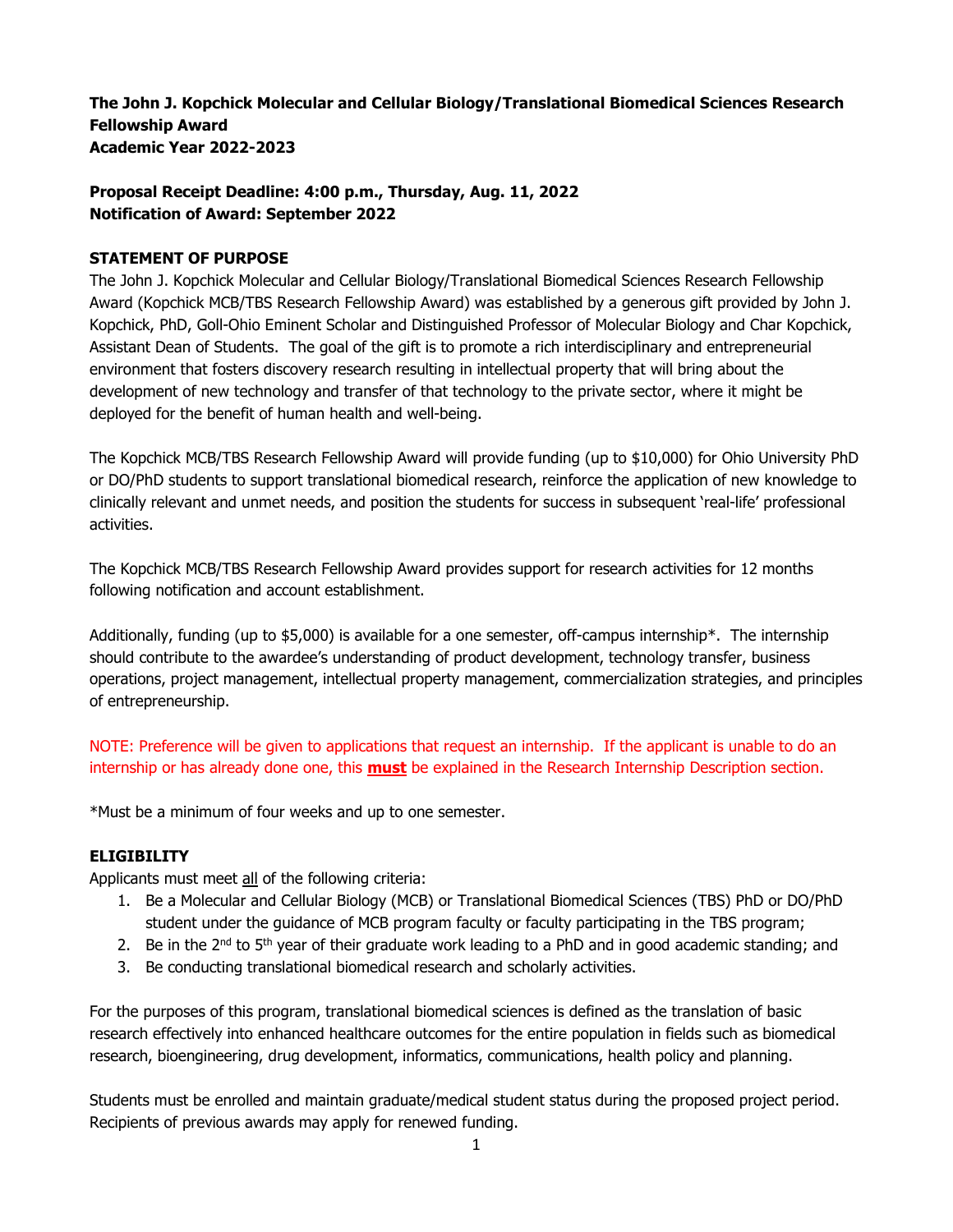## **REVIEW AND EVALUATION/SELECTION CRITERIA**

Proposals will be reviewed by a committee that will include: the directors of the TBS and MCB programs, the chairs/directors of the Department of Biomedical Sciences, the School of Applied Health Sciences and Wellness, the Biomedical Engineering program, and the Edison Biotechnology Institute, and the Vice President for Research and Creative Activity. Note: if the director of the MCB program is a faculty member outside of the College of Arts and Sciences (A&S), the dean of A&S will select a representative from the college to serve on the committee.

The scholarly merit of the project is the primary criterion used for proposal evaluation. In addition, the following criteria, as well as other factors as special circumstances dictate, are considered in the proposal review:

- 1. The relevance of the proposed research to translational biomedical sciences.
- 2. The strength of the scientific rationale.
- 3. The probability that the research will lead to new and relevant scientific information and may result in patent-protected intellectual property and/or know-how.
- 4. The likelihood that the awards will contribute to the positioning of the student for success in subsequent 'real-life' professional activities.
- 5. Evidence, when applicable, that funding is not a duplication of other internal or external support.

### **PROPOSAL PREPARATION GUIDELINES**

Please review the guidelines before submitting a proposal. Very meritorious proposals are often not funded because these guidelines are not followed, and information needed to make an informed, objective decision is not available to the committee. Many reviewers feel that the care with which a proposal is prepared indicates the care with which the work will be done by the investigator.

The proposal must be written by the student with the review and approval of the mentor (as signified by the signature on the cover page and the mentor's endorsement included in the proposal).

# **\*\*Please Note: The committee has the right to return without review any proposals that do not conform to these format requirements.\*\***

The goal of the requirements for type size, spacing, and margins is to provide legible documents of roughly similar length. The use of unusual typefaces defeats the goal the committee hopes to achieve. Please review all electronic attachments before submitting.

Questions concerning proposal preparation process should be directed to Roxanne Male'-Brune, Office of the Vice President for Research and Creative Activity, E-mail: [male-bru@ohio.edu.](mailto:male-bru@ohio.edu)

### **PROPOSAL SECTIONS**

- Number pages to facilitate the review process.
- Do not submit any hard copies in any form.
- Proposal **must** be submitted as a single PDF document, including scanned images of the fully signed cover page and checklist [excluding multimedia attachment, if appropriate].

Assemble the PDF in the following order with the following formatting/page limits:

NOTE: The bibliography is now separate from the Project Narrative.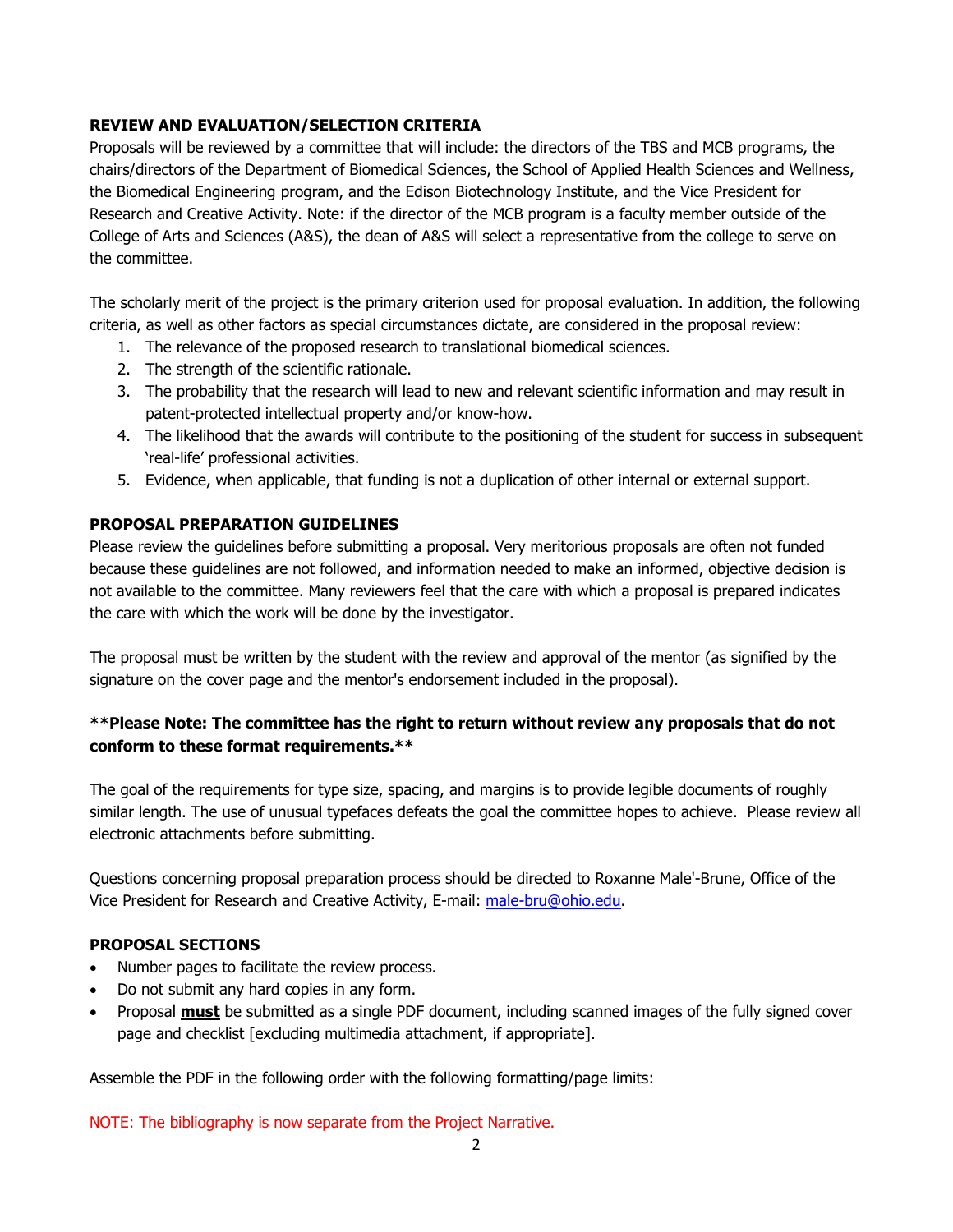NOTE: A Current or Previous Funding section is now required if applicable. NOTE: A biographical sketch for the faculty mentor is now required.

| 1. Cover page                            | use Kopchick MCB/TBS Research Fellowship Award form |
|------------------------------------------|-----------------------------------------------------|
| 2. Biographical Sketch of Applicant      | one page                                            |
| 3. Current or Previous Funding           | 200-word limit per award                            |
| 4. Biographical Sketch of Faculty Mentor | up to 5 pages (e.g., NSF and NIH biosketches)       |
| 5. Project Narrative                     | 4 double-spaced pages                               |
| 6. Bibliography                          | one page                                            |
| 7. Research Internship Description       | one double-spaced page (if applicable)              |
| 8. Mentor's Endorsement                  | one page                                            |
| 9. Budget and Justification              | no limit specified                                  |
| 10. Appended Materials/Multimedia Files  | 5 pages; and no more than 10 minutes of footage     |
|                                          |                                                     |

The project narrative and research internship description **must be double-spaced and use 12-point type**  that is clear and legible, standard size. Figures, charts, tables, figure legends, footnotes/endnotes in these sections and the bibliography may use a smaller font size and may be single-spaced but **must** be clear and readily legible. **Margins must measure one inch (1") or greater on all sides**.

All other sections: biographical sketch, bibliography, mentor's endorsement letter, budget and justification, and appended materials may be single-spaced in a legible typeface.

### **1. Cover Page**

Prepare a cover page (see form below). Signatures **must** be obtained by the applicant and are required on the submitted proposal. The cover page **must** be the first page of the proposal.

If needed, applicants may submit cover pages with electronic signatures or multiple cover pages for individual signatures.

### **2. Biographical Sketch of Applicant**

Include a one-page biographical sketch of the applicant's (student's) scholarly interests and activities.

The biographical sketch should include the following, preferably in tabular/bulleted format:

- Applicant's Name
- GPA
- Educational training of the student, including: institution, degree, date of completion/anticipated date of graduation
- Publications and presentations
- Relevant coursework
- Language skills (if applicable to the research)
- Honor and awards

The biographical sketch must also include a brief statement of the applicant's long-term plans and how this award will help in achieving these goals.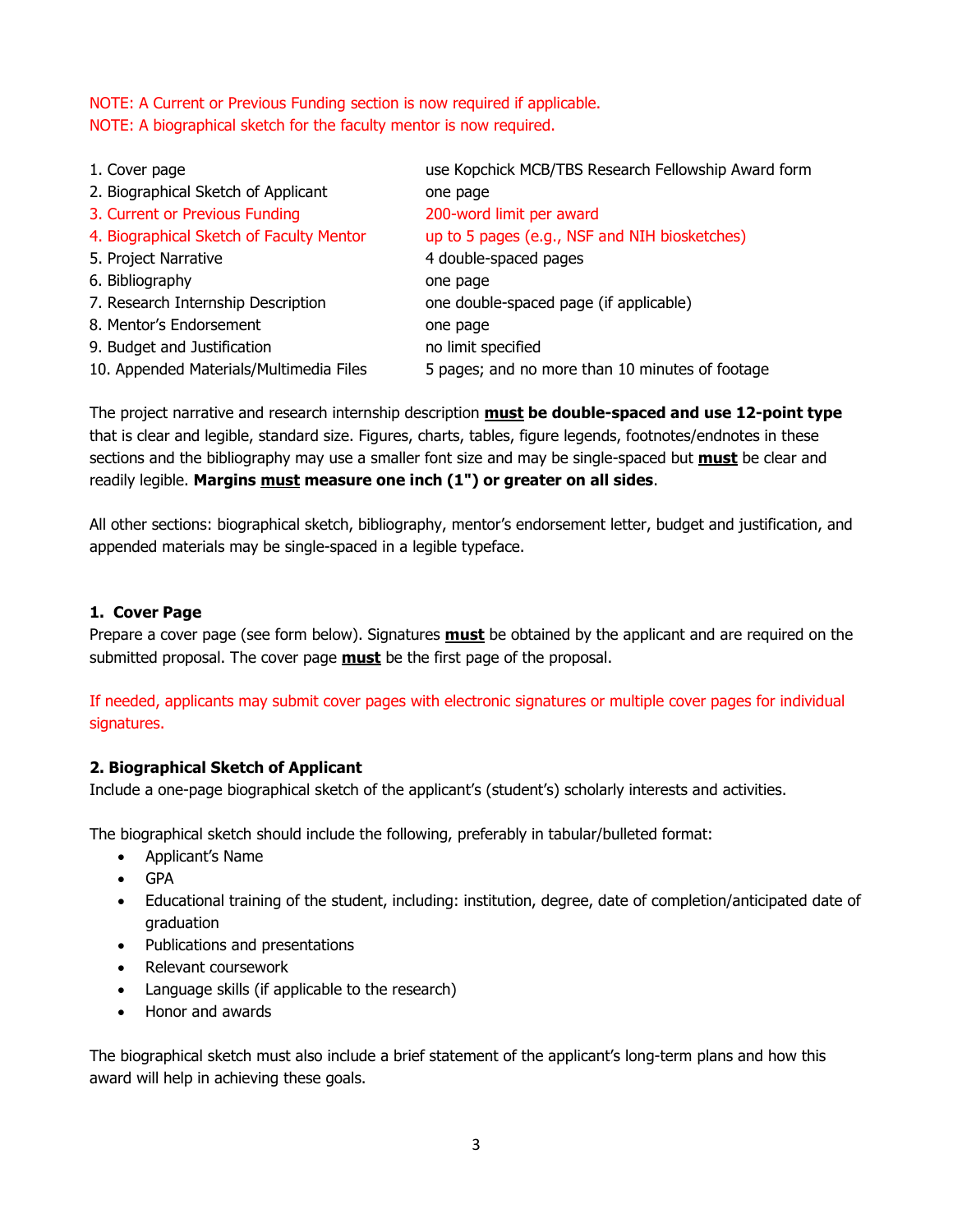### **3. Current or Previous Funding**

If appropriate, include up to a 200-word limit description per award for (1) current and previous funding directly related to the project and (2) from a previous Kopchick Fellowship, whether related or not to the current project. For each, include a brief summary of outcomes to date and term of award (i.e., start and end dates).

### **4. Biographical Sketch of Faculty Mentor**

Include a five-page biographical sketch (e.g., NIH or NSF biosketch).

The biographical sketch should include educational training of the mentor and most recent and relevant publications and presentations, awards, and funding, preferably in tabular or bulleted format.

### **5. Project Narrative**

The four double-spaced page narrative should discuss the main objectives of the research, a brief discussion of the materials and methods to be used to conduct the experiments, and any preliminary data generated.

Importantly, the application must demonstrate the relevance of the proposed research to translational biomedical sciences. For the purposes of this program, translational biomedical sciences is defined as the translation of basic research effectively into enhanced healthcare outcomes for the entire population in fields such as biomedical research, bioengineering, drug development, informatics, communications, health policy and planning.

1. **Objective and scope** of work: "What do you intend to do?" "What will this research, scholarship, or creative activity accomplish?" "What problem does this project address?" "Why does this project need to be done?"

Remember, it is important to contextualize your project in relationship to others' works and to explain how the project differs from previous, related work. "What has previously been done in the area?"

2. **Materials/methods**: "How will the work be accomplished?"

Discuss the hypotheses or research questions, operationalization and instrumentation, research sites or context, research design, data collection, preliminary results, and data analysis.

The applicant should clearly state how this project will produce new and relevant scientific information and how this work may result in patent-protected intellectual property and/or know-how.

- 3. **Significance** of the project: "Why is the work important to your field?"
- 4. **Intellectual Property:** "How might this research lead to new innovations?"

**6. Bibliography:** The narrative may include up to 10 references. A carefully selected bibliography can strengthen a proposal by indicating to the reviewer that the applicant is aware of significant and current literature in the field.

**Confidentiality:** If the proposal discloses ideas, practices, or processes for which patent protection will be or is being sought, the word "Confidential" should be placed at the top and bottom of each page that contains such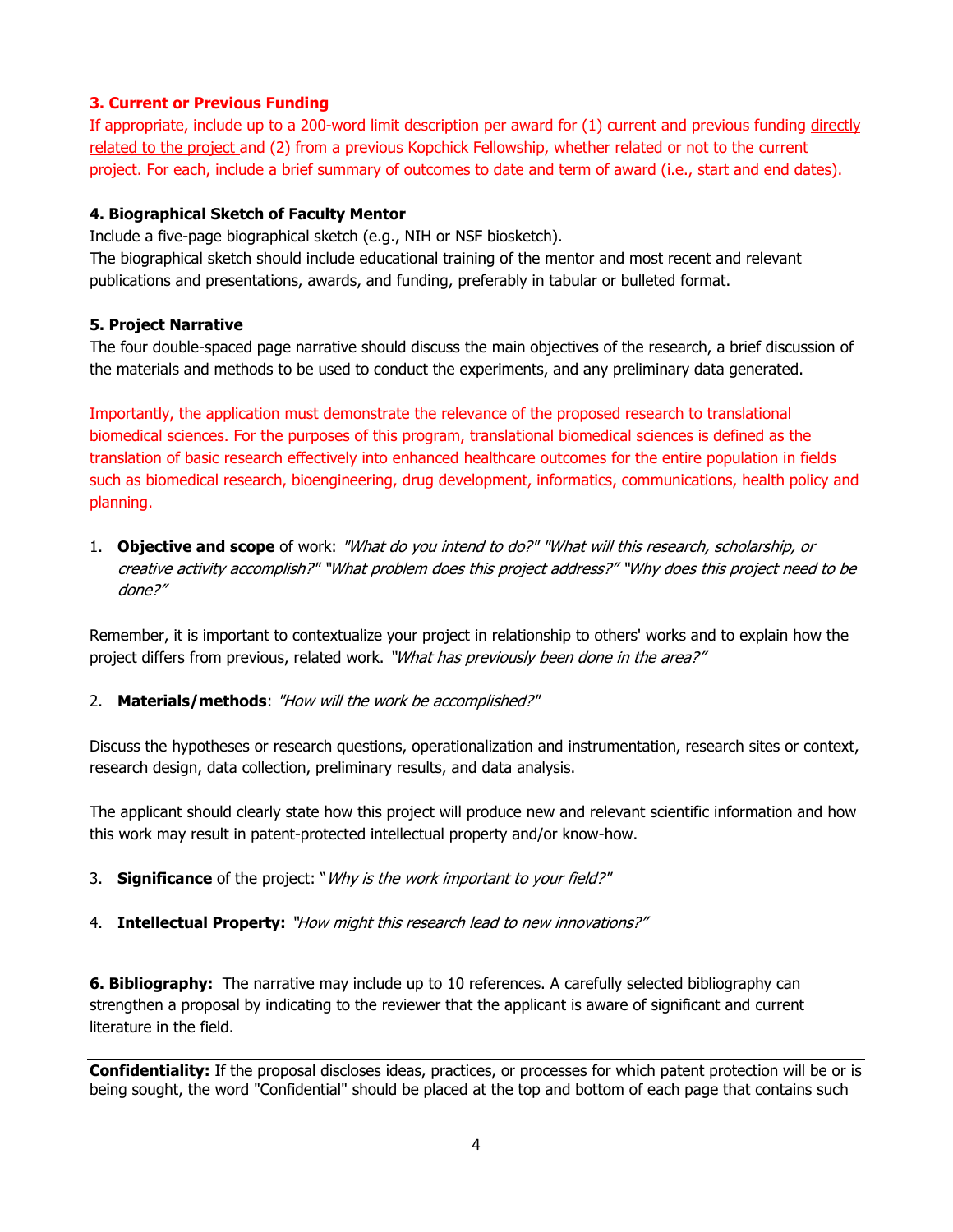information. Also, the following statement should be placed on the cover sheet immediately above the signature section.

"The data contained in this proposal is confidential and proprietary and shall not be duplicated, used, or disclosed in whole or in part for any purpose other than to evaluate the proposal without the written permission of the author. Permission is hereby granted to the review committee to evaluate this proposal in accordance with its normal procedures, which may include evaluation by evaluators both within and outside the University, with the understanding that written agreement not to disclose the information shall not be required of or obtained from any such evaluators. This restriction does not limit the right of any such evaluators to use information contained in this proposal, if it is obtainable from another source without restriction."

### **7. Research Internship**

Recipients are strongly encouraged to participate in a one-semester, off-campus internship, which may be supported through this award. The internship must be a minimum of four weeks and up to one semester, and can be during the fall, spring, or summer. The purpose of the internship is to provide valuable experience and training in biotechnology in the areas of drug and diagnostics discovery and development that ultimately will help transition students and products from the laboratory to the marketplace.

If applicable, this one double-spaced section must identify and explain how the internship contributes to the awardee's understanding of any and each of the following: product development, technology transfer, business operations, project management, intellectual property management, commercialization strategies, and principles of entrepreneurship. A letter/email of commitment from the internship site or verification of application to an internship site must be included in the appended materials.

### NOTE: Preference will be given to applications that request an internship.

If the applicant is unable to do an internship or has already done one, this **must** be explained in the Research Internship Description section.

NOTE: It is imperative that applicants ensure that all projects and internships are designed such that (1) the project methodology complies with all current restrictions and (2) that the project can feasibly be concluded within a 12-month period. Note, internships can be completed within an 18-month period. Applicants with concerns should contact Roxanne Male'-Brune, male-bru@ohio.edu, prior to submission.

# **NOTE: If funds are available, award recipients may be allowed to request funds for the research internship during the tenure of the award if they did not previously identify an opportunity.**

### **8. Mentor's Endorsement**

The mentor's endorsement is limited to one page and must include: (1) an assessment of how the award would benefit the student and (2) a description of his/her role in the project proposed by the student.

# **9. Budget and Justification** Budget expenditures encumbered before the award date will not be reimbursed.

Funds are available for 12 months following notification and account establishment and can cross fiscal years.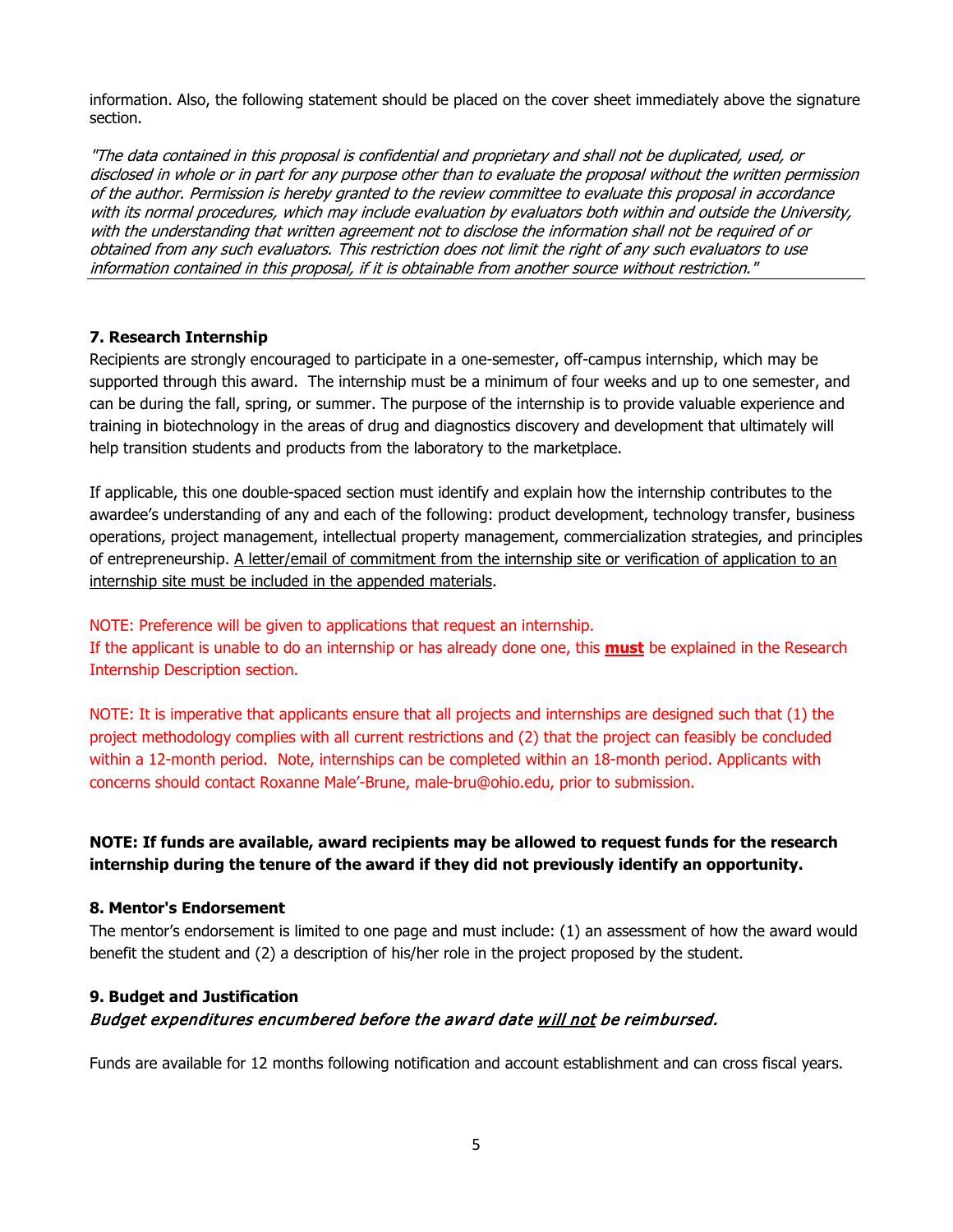This section should include the breakdown of the budget by line items, total budget request, sources of matching funds (if appropriate), and budget justification.

The maximum award is \$10,000 with an additional \$5,000 available for an off-campus, semester-long internship.

- Up to \$2,500 is available to support the academic advancement and achievement of the applicant. This includes but is not limited to:
	- o Workshops for professional development
	- $\circ$  Purchase of scholarly supplies, including computers and software, for personal use.
	- o Publication costs, patent fees, and professional memberships fees.
	- $\circ$  Stipend for the applicant
- Up to \$7,500 is available to support translational biomedical sciences research. This includes but is not limited to:
	- o Research supplies and equipment
	- o Travel for research
	- o Conference travel
- Up to \$5,000 is available to support an off-campus, semester-long translational biomedical science internship. This includes but is not limited to:
	- o Travel costs to site
	- o Living expenses
	- o Research costs

**Travel:** Travel expenses **must** be broken down into transportation, meals, and lodging categories, and the basis for the figures must be provided. Where appropriate, use the OU Travel Reimbursement Policy 41.121 to determine limits on travel expenses. Budget requests are scrutinized carefully, and requests, especially for long periods of travel, should reflect efforts to economize.

NEW! Students who are traveling beyond 100 miles of their Ohio University campus or to another state must register with the Office of Global Opportunities: [Travel Registration | Ohio University](https://www.ohio.edu/goglobal/travel)

For more support on domestic and international travel, risk ratings for destinations and planning an international experience, students are encouraged to contact the Office of Global Opportunities [global.opportunities@ohio.edu.](mailto:global.opportunities@ohio.edu)

• For domestic travel: Meal expenses will be reimbursed as per the U.S. General Services Administration per diem rates, [www.gsa.gov/perdiem.](http://www.gsa.gov/perdiem)\* Federal employees are only eligible for 75 percent of the total M&IE rate for the location to which they are traveling on the first and last day of travel; all other days are reimbursed at 100% the rate.

\*unless the applicant stipulates a lower reimbursement through the Concur system.

• For international travel: Any international travel will need to be fully justified. NOTE: For FY23, in light of the COVID19 pandemic, it is imperative that applicants contact the Office of Global Opportunities regarding any international travel to ensure that they are following current guidelines.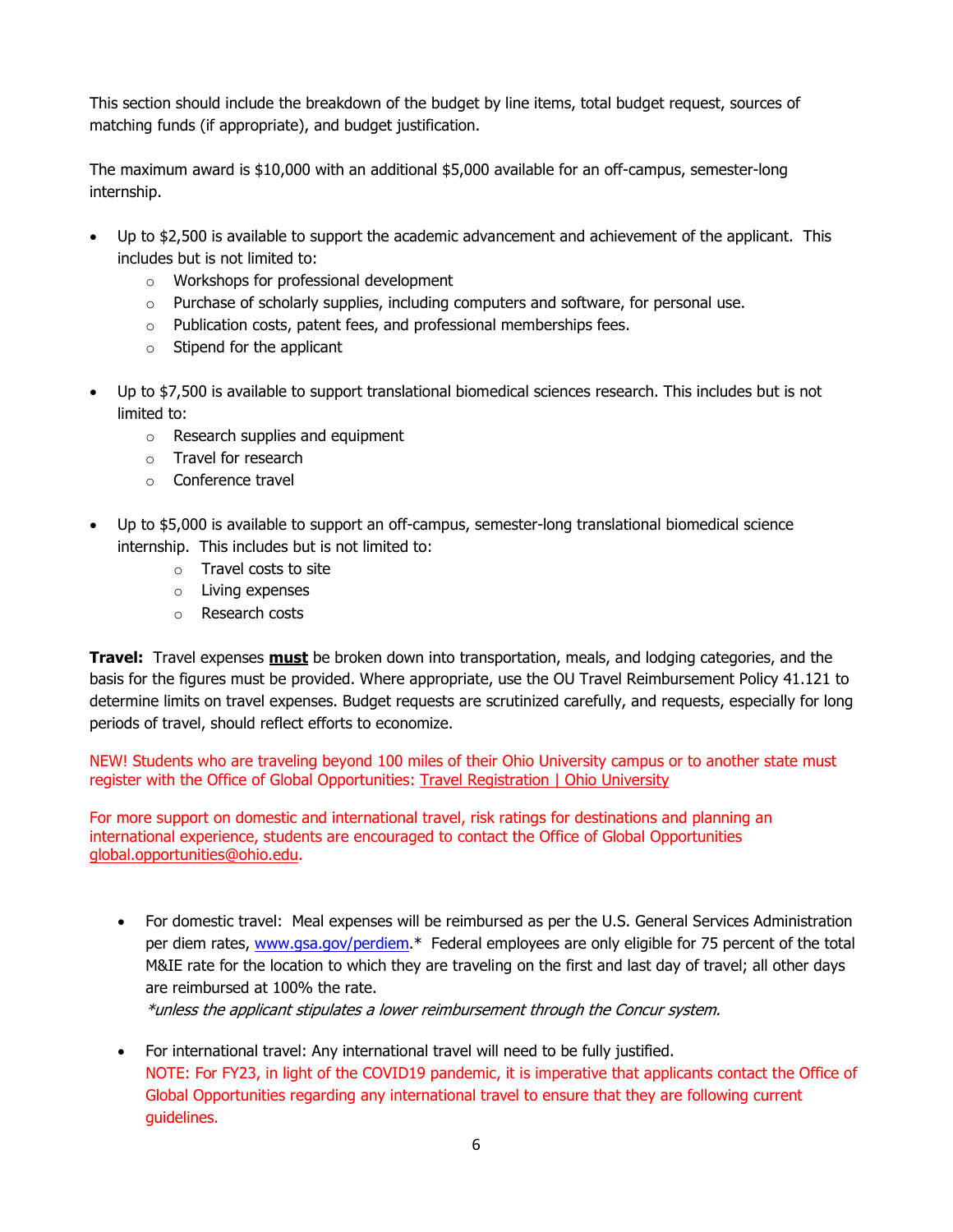The Travel Registration Form (TRP) is required of all students who are participating on an educational experience abroad affiliated with Ohio University. Students may be earning credit from Ohio University but will not be receiving transfer credit. These activities include but are not limited to: independent study or research abroad, volunteer or service-learning abroad, international conference travel, or work abroad. These may be non-credit or for-credit experiences. The TRP will register students for international health insurance, International SOS, a security services that provides support to students while they are traveling abroad, and ensure they are registered appropriately with their embassy.

The completed TRP is required to be turned in four weeks prior to departure and must include the students flight itinerary and a copy of their passport. For more support on international travel, risk ratings for destinations and planning an international experience, students may contact the Office of Global Opportunities global.opportunities@ohio.edu.

- $\circ$  Meal expenses and hotel rates will be reimbursed as per the U.S. Department of State per diem rates, [https://aoprals.state.gov/web920/per\\_diem.asp](https://aoprals.state.gov/web920/per_diem.asp) .\* \*unless the applicant stipulates a lower reimbursement through the Concur system.
- $\circ$  The following must also be addressed in the justification for international travel: i. What are potential safety concerns in the region (as noted on the U.S. State Department's travel warning page: [www.travel.state.gov](http://www.travel.state.gov/) ), and how do you propose to take precautions?

ii. According to CDC recommendations (http://wwwnc.cdc.gov/travel/), what immunizations must you get prior to arriving in the country and what other measures do you need to take to ensure that you remain in good health abroad? When do you plan on getting these immunizations?

**Please Note**: For all travel arrangements, hotel and airfare must be booked using a p-card and the Concur system. If the vendor does not accept the p-card, then you may pay for the expense out-of-pocket and be reimbursed through the Concur system. Note, some colleges have additional requirements and/or procedures for travel expenses that the applicant will need to be aware of and follow.

**Equipment:** All major items of equipment, including computers, which are to be purchased with Kopchick MCB/TBS Award funds, should be listed with the estimated cost of each item and components of each item if applicable. Because of limited funds available to the committee, requests for equipment should be made only after a conscientious search has been conducted to determine whether this equipment is already on campus and available through a loan or share arrangement. The duration of use and percent time used, project-based activities supported, and inability to secure through other resources should be addressed. For computers, the specifications and capabilities must be stated and justified. Any equipment purchased is the property of Ohio University.

### **10. Appended Materials/Multimedia Files**

**All appended materials must be submitted electronically as part of the electronic application unless otherwise approved prior to submission.** The Appendix is an appropriate place to provide copies of test instruments, questionnaires, survey forms, and letters of collaboration or financial support.

Proposals that include an internship must include documentation of the acceptance of the applicant's participation. All materials included in the Appendix should be briefly referenced in the Project Narrative section.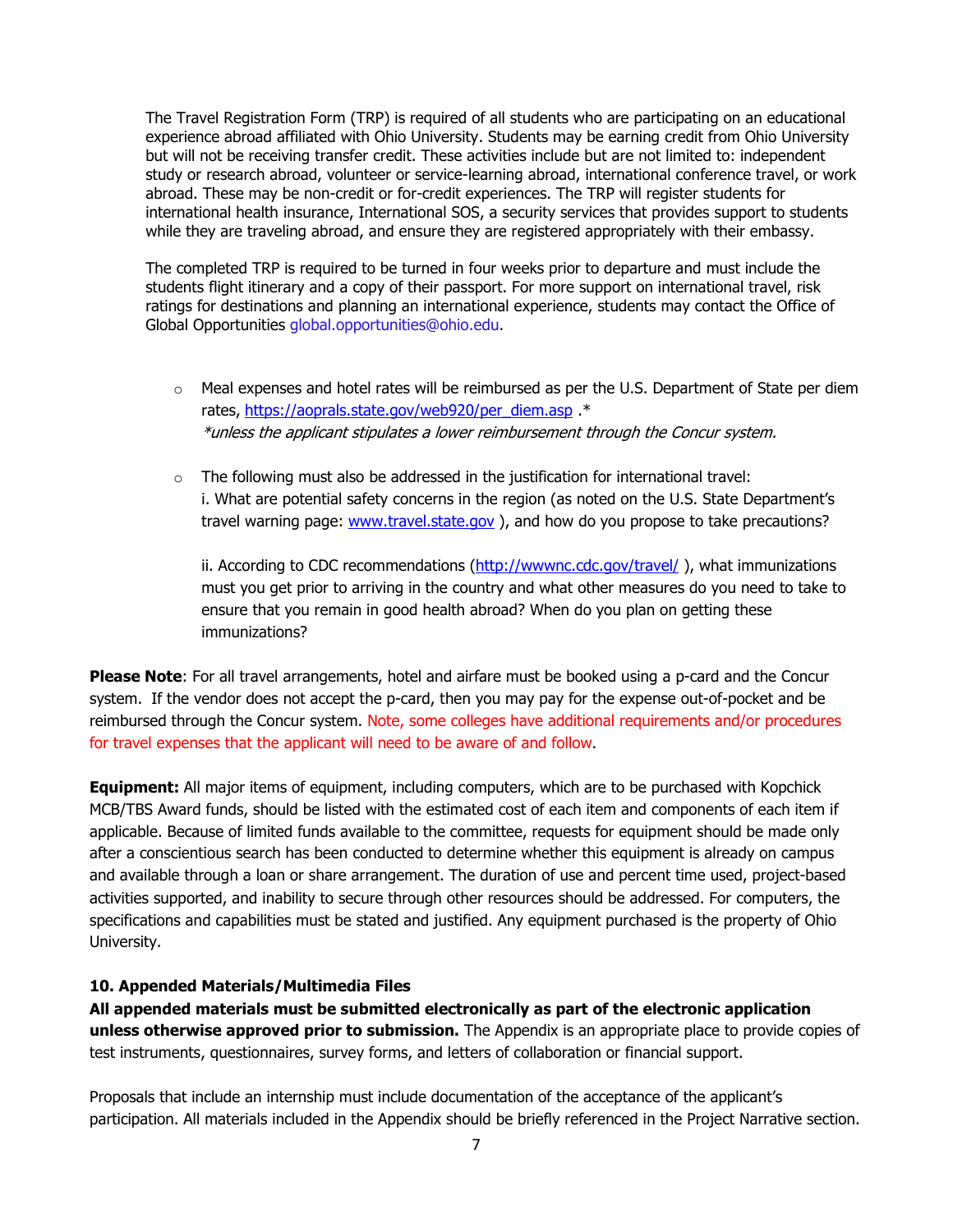**Applicants are strongly advised to write the Project Narrative as a "stand-alone" document without the reviewer needing to refer back and forth to the Appended Materials.** Supplemental text and figures in the appended materials are not permissible if they clearly seek to circumvent the page limits of the Narrative.

### **PROPOSAL SUBMISSION**

Submit one **(1) one electronic copy\*** of the proposal (with required signatures) to Roxanne Male'-Brune, Office of the Vice President for Research and Creative Activity: [male-bru@ohio.edu.](mailto:male-bru@ohio.edu) Proposals must be received no later than 4:00 P.M. on the deadline date.

\*Electronic copies **must** be submitted as a **single file** in Adobe Acrobat format (Mac users must include the file extensions .pdf in the file name) and presented on a CD-ROM or emailed to [male-bru@ohio.edu](mailto:male-bru@ohio.edu) by 4:00 p.m. on the deadline date. Electronic copies **must** contain the entire proposal, including appendix, unless authorized prior to the deadline.

### **SPECIAL INSTRUCTIONS**

If there is anything about your proposal that requires special handling or consideration, it is essential that you contact Roxanne Male'-Brune, Office of the Vice President for Research and Creative Activity, E-mail: malebru@ohio.edu.

#### **REPORTING REQUIREMENTS**

A final report that describes significant outcomes, discoveries, or results must be submitted to Roxanne Male'-Brune, male-bru@ohio.edu, within four months following expiration of the award. If this award results in additional, external funds, please list the sponsors and amounts. **No future VP for Research and Creative Activity**‐**funded internal awards will be made to the applicant without receipt of the final report.**

#### **\*NOTE- TRAVEL BOOKING/PAYMENTS**

As per University policy, 41.121, all recipients **must** work with their respective department and faculty mentors to access funds. Funds will not be dispersed directly to recipients.